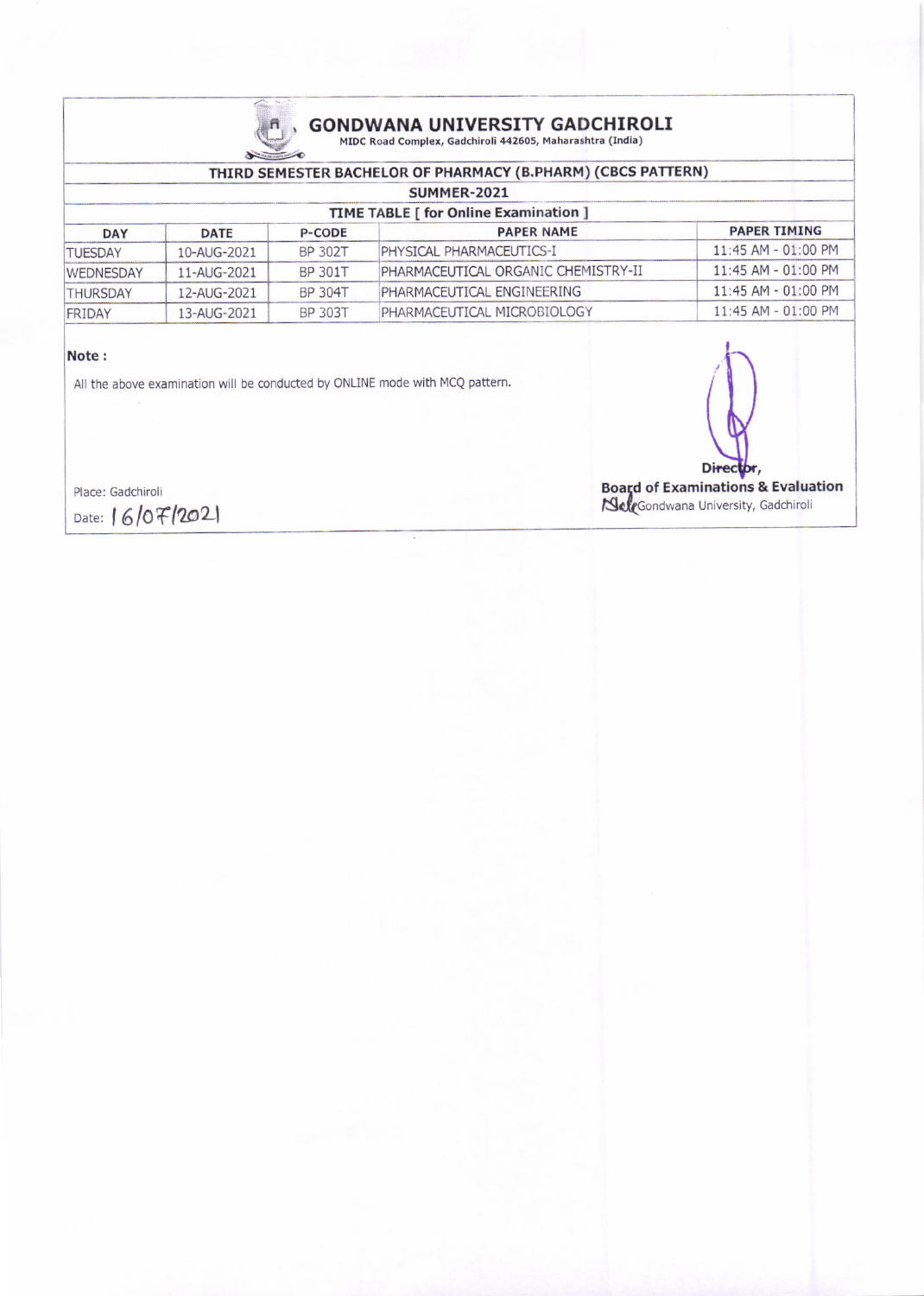

## GONDWANA UNIVERSITY GADCHIROL.<br>MIDC Road Complex, Gadchiroli 442605, Maharashtra (India)

#### FOURTH SEMESTER BACHELOR OF PHARMACY (B.PHARM) (CBCS PATTERN) SUMMER-2021 TIME TABLE [ for Online Examination ]<br>P-CODE PAPER NAME DAY DATE P-CODE PAPER NAME PAPER NAME PAPER TIMING TUESDAY 10-AUG-2021 BP 403T PHYSICAL PHARMACEUTICS-II 01:30 PM - 02:45 PM<br>WEDNESDAY 11-AUG-2021 BP401T PHARMACEUTICAL ORGANIC CHEMISTRY-III 01:30 PM - 02:45 PM WEDNESDAY 11-AUG-2021 BP401T PHARMACEUTICAL ORGANIC CHEMISTRY-III THURSDAY 12-AUG-2021 BP402T MEDICINAL CHEMISTRY-I 01:30 PM - 02:45 PM<br>FRIDAY 13-AUG-2021 BP 405T PHARMACOGNOSY & PHYTOCHEMISTRY-I 01:30 PM - 02:45 PM FRIDAY 13-AUG-2021 BP 405T PHARMACOGNOSY & PHYTOCHEMISTRY-I 01:30 PM - 02:45 PM<br>SATURDAY 14-AUG-2021 BP 404T PHARMACOLOGY-I 01:30 PM - 02:45 PM SATURDAY 14-AUG-2021 BP 404T PHARMACOLOGY-I

#### Note :

All the above examination will be conducted by ONLINE mode with MCQ pattern.

Place: Gadchiroli Date: 16/07/2021

Director,

Board of Examinations & Evaluation Sondwana University, Gadchiroli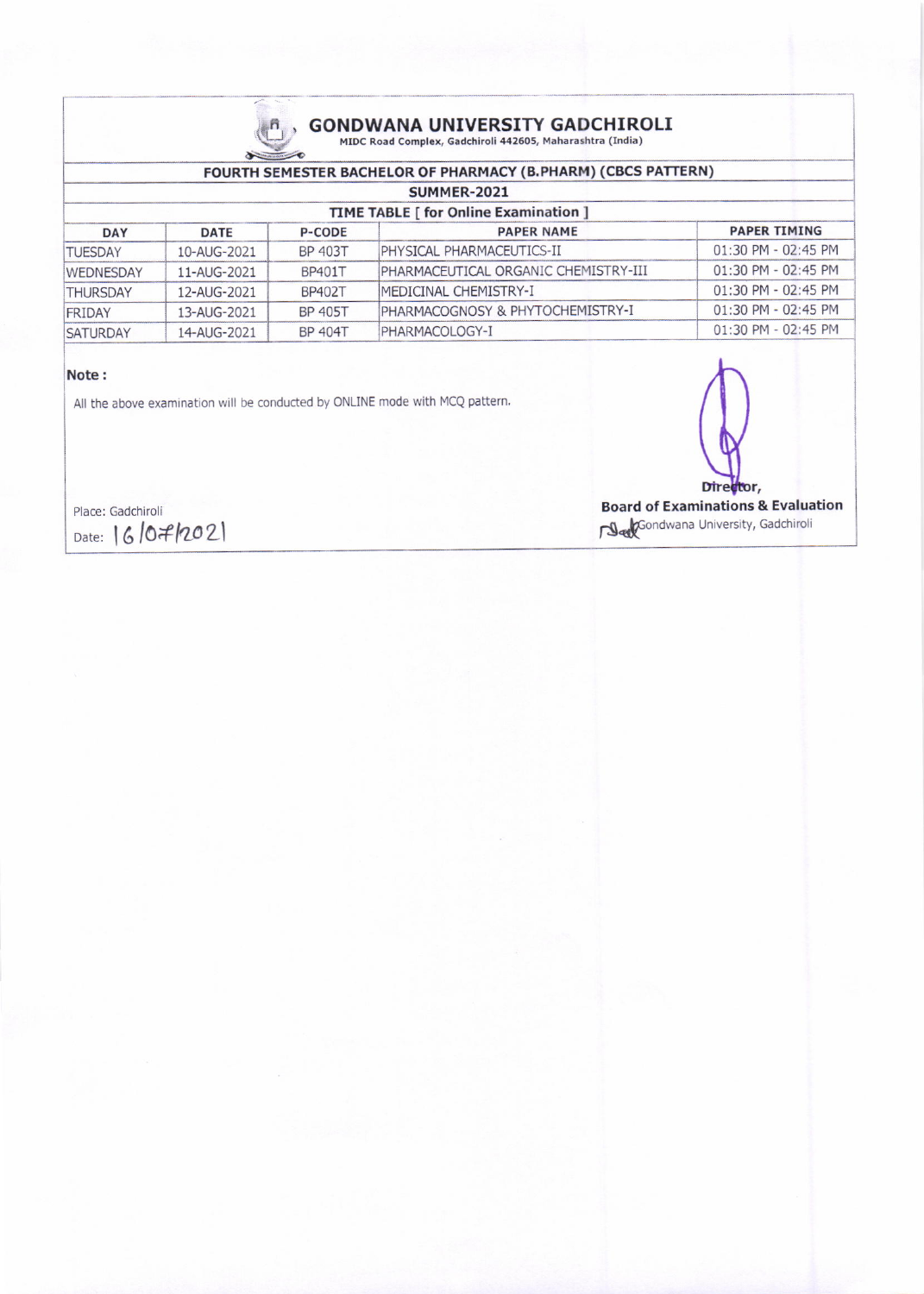

## GONDWANA UNIVERSITY, GADCHIROLI **Summer 2021 Examination B. E. III Semester (Model Curriculum)** Time: 11:45 a.m. To 01:00 p.m.

| Date       | Civil<br><b>Engineering</b> | Computer<br><b>Science and</b><br><b>Engineering</b>  | Electrical<br>(Electronic $\&$<br>Power)<br><b>Engineering</b> | <b>Electronics &amp;</b><br>Telecomm/<br>Comm.<br>Engineering | Instrumentation<br>Engineering       | Mechanical<br>Engineering |
|------------|-----------------------------|-------------------------------------------------------|----------------------------------------------------------------|---------------------------------------------------------------|--------------------------------------|---------------------------|
| 10.08.2021 | Mathematics -<br>Ш          | Applied<br>Mathematics-III                            | Engineering<br>Mechanics                                       | Mathematics-III                                               | Mathematics-III                      | Mathematics-III           |
| 11.08.2021 | Surveying<br>Geology        | Computer<br>Organization &<br>Architecture            | Analog<br>Electronics                                          | Network Theory                                                | Network Theory                       | Engineering<br>Mechanics  |
| 12.08.2021 | Engineering<br>Mechanics    | Effective<br>Technical<br>Communication<br>in English | Electromagnetic<br>Fields                                      | Digital<br><b>System Design</b>                               | Sensors &<br>Transducers             | Material<br>Engineering   |
| 13.08.2021 | Geotechnical<br>Engineering | Digital<br>Electronics                                | <b>Electrical Circuit</b><br>Analysis                          | <b>Electronic Devices</b>                                     | Electronics<br>Devices &<br>Circuits | Thermodynamics            |
| 14.08.2021 | Fluid<br>Mechanics-1        | Data Structure<br>& Algorithms                        | Electrical<br>Machines-1                                       | Signals & Systems                                             | Electronics<br>Measurement           | <b>Fluid Mechanics</b>    |

All the examination will be conducted by ONLINE mode with MCQ pattern.

Date- 16 / 07/2021

Director Board of Examination & Evaluation